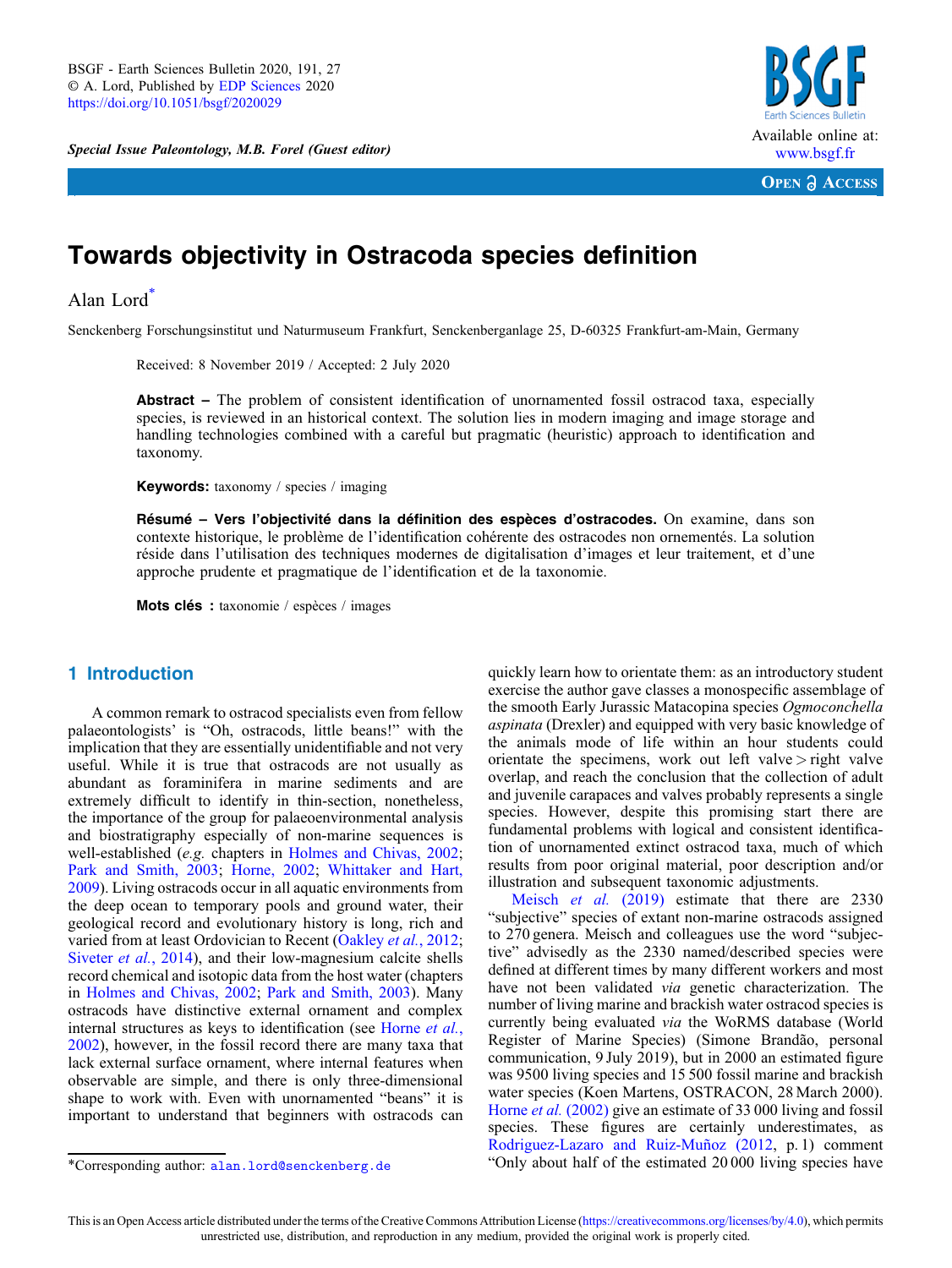been described formally, the majority from marine and transitional waters".

# 2 The problem

With living ostracods anatomical features of body parts and appendages, including hemipenes, and genetic data together with carapace characteristics are available to aid species recognition. Only exceptionally are soft body parts preserved in the fossil record, as in the very special case of the Silurian Herefordshire Lagerstätte, UK (e.g. [Siveter](#page-5-0) et al., 2012). Thus, of three potential approaches to taxonomy, viz. genetics, appendages, calcified carapace, only the latter is usually available to palaeontologists. In the background is another problem: what is a species? The old idea of a species representing a unique interbreeding group is now very oldfashioned and there is no clear agreement on how to define a biological species, it depends what you mean and where you are coming from. [Martens](#page-5-0) et al. (1998) in discussing ostracod species with mixed reproduction, sexual and asexual, cite [Mayden \(1997\)](#page-5-0) who listed 25 different species concepts ([Martens](#page-5-0) *et al.*, 1998, Box 11.2). More recently [Pante](#page-5-0) *et al.* [\(2015\)](#page-5-0), discussing problems of species recognition and connectivity in living marine organisms, comment (p. 527) "described taxa are not facts, but testable hypotheses about the structure of biodiversity. This is true not only for higher taxonomic ranks, generally considered as arbitrary ranks, but also for the species rank, which is the only taxonomic category for which a "biological reality" is recognized by most scientists". Unlike Pante et al. [\(2015\)](#page-5-0), the palaeontologist also has the time dimension to consider when defining a species in a phylogenetic context, where the species diagnosis is of critical importance. From the palaeontological point-of-view we are simply dealing with "morphospecies" and individual judgement and experience come into play in assessing the variation in morphocharacters permissable in a single (fossil) species. With fossil ostracods it is usually possible to recognise juveniles from adults and often adult males and females from carapace characteristics, but the specimens occur in death assemblages that represent varying distance from the original living population of a species. Why is this important? In simple terms the species is the basic building block for applications ranging from biostratigraphy to environmental interpretation and monitoring to reconstruction of evolutionary processes and patterns through time, and is therefore of fundamental importance.

Key for identification of fossil species are carapace features, i.e.:

- A. External: 1. Three-dimensional shape in dorsal, ventral, left-lateral, right-lateral, anterior and posterior views. 2. Valve overlap and over-reach. 3. Surface morphology including ocular structures, subcentral tubercles or depressions, lobation, contact margin features, caudal process. 4. Surface ornament. 5. Normal pore canals. 6. Marginal rims and spines. 7. Sexual dimorphism features. 8. Juvenile moult stages cf. adults.
- B. Internal: 1. Shape of outer margin viewed internally especially in relation to A.1 and A2. 2. Relationship of dorsal margin to free margins. 3. Nature of dorsal hinge structures or contact groove in larger valve. 4. Nature of

adductor, frontal, mandibular and other muscle scars. 5. Nature of marginal zone: shape, width, vestibulae, marginal pore canals. 6. Internal morphology reflecting external surface morphology (A.3). 7. Internal nature of normal pore canals. 8. Sexual dimorphism features (A.7). 9. Juvenile moult stages cf. adults (A.8).

At first sight numerous criteria from the calcified carapace are thus available for species definition and recognition, however, not all are routinely available, especially with fossil material. Many Palaeozoic and early Mesozoic taxa have relatively simple internal structures and muscle scars are only occasionally preserved and visible.

### 3 Visualisation and comparison

As the list below will demonstrate, in a few decades palaeontologists have moved from free-hand or camera-lucida drawings and simple light photographs of fossils to technologies that not only image but also allow precise comparison of shapes and surfaces with the ability to apply a confidence factor to the comparisons. Of course, with fossil material lacking soft parts and genetic information, close comparison of shells does not necessarily give evidence of a biological closeness or relationship.

2D: 1. Line drawings – some are very good (e.g. [Müller,](#page-5-0) [1894](#page-5-0); [Sars, 1922](#page-5-0)–1928; [Benson, 1964](#page-4-0); [Maddocks, 1966\)](#page-5-0) but many others are a less helpful guide to reliable species identification. It is worth commenting that the preparation of line drawings helps the "artist" to understand the structures and therefore to highlight key elements in the drawing. 2. Photographic and digital images via light microscopy (LM) and scanning electron microscopy (SEM) – LM, until the advent of modern digital imaging with computer graphics few publications rivaled the transmitted and reflected light figures of Triebel (e.g. 1941); SEM, particularly important for ostracods where all important carapace taxonomic features except for marginal pore canals for visible on the shell surface. 3. Carapace outline geometry – Herrig  $(1979a)$  applied a geometrical approach to analyzing the lateral outlines of Lower Jurassic Bairdia species, and similarly [Forel and](#page-4-0) Gră[dinaru \(2018\)](#page-4-0) measured the relative lengths and angles of dorsal margin elements in Triassic species of Acratia, Bairdia, Kempfina and Paracypris to provide objectivity in describing these smooth taxa; the software package "MORPHOMA-TICA" facilitates comparison of valve outlines (e.g. [Danielopol](#page-4-0) et al., 2014; Gitter et al.[, 2015\)](#page-4-0), further developed as Geometric Morphometrics by [Wrozyna](#page-5-0) et al. (2016), and cf. image analysis of sediment grains (e.g. [Klosa, 1991](#page-5-0)).

3D: 1. Line drawings of serial sections aimed at a 3D impression (e.g. [Lethiers, 1972](#page-5-0), Fig. 4). 2. Stereopairs – stereopair visualisation of photographic images followed quickly after the early development of photography, but in the context of micropalaeontology the technique was rejuvenated by the ease with which stereo images can be made in the SEM ([Sylvester-Bradley, 1973\)](#page-5-0), and stereo effect can also be achieved by red/green false colouring available in modern SEMs (e.g. [Swanson, 2012](#page-5-0)). 3. Computer graphic reconstruction of ground or sliced images (Herefordshire Lagerstätte – [Sutton](#page-5-0) et al., 2001, [2014;](#page-5-0) [Siveter](#page-5-0) et al., 2012).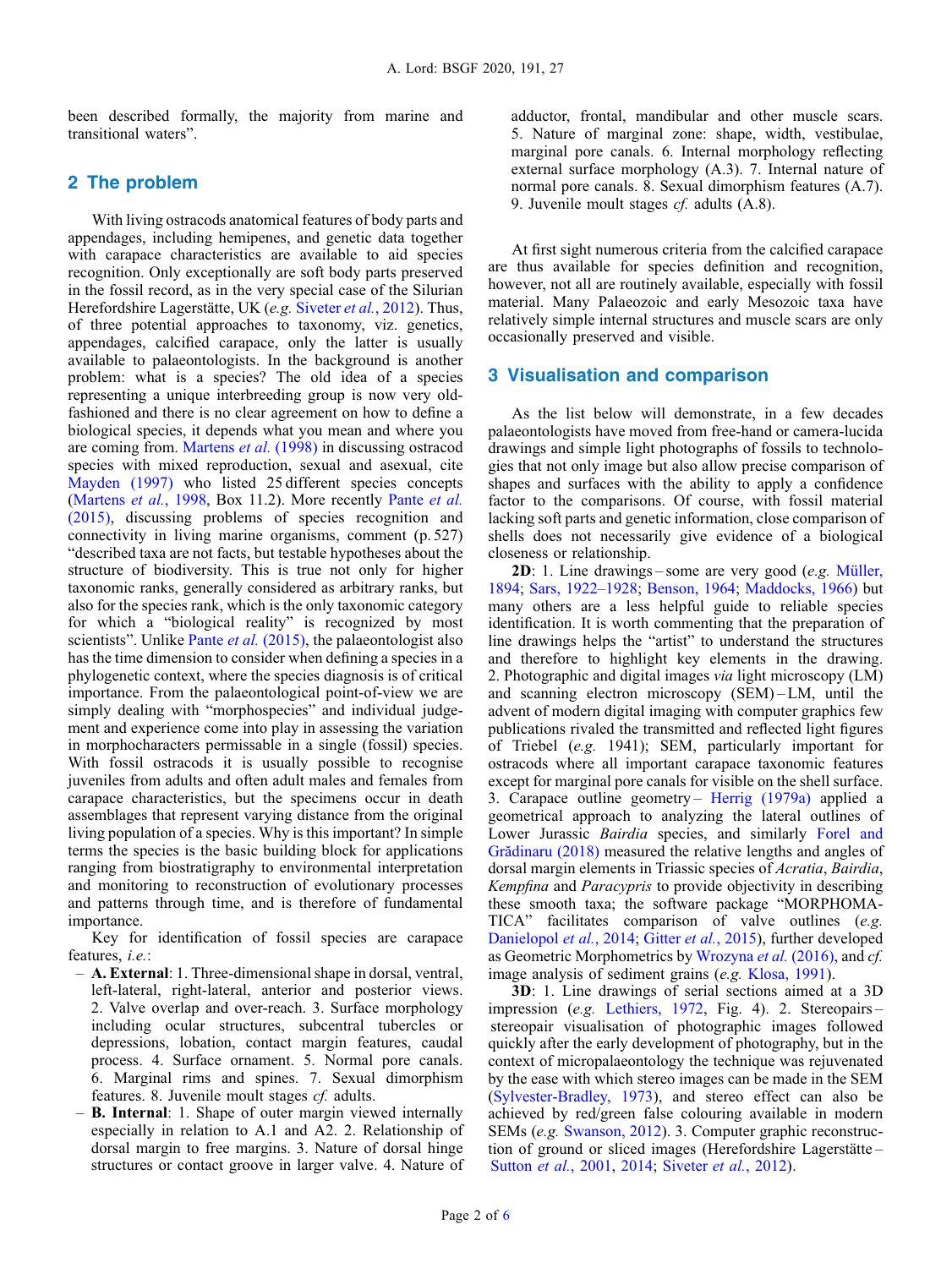

Fig. 1. Original illustrations of Bairdiacypris and Fabalicypris.

1. Bairdiacypris deloi [Bradfield \(1935\).](#page-4-0)

Fig. 1. Plate 7, figs. 8a and 8b of Bradfield: type species of genus, Holotype; Locality 13 of Bradfield, Ardmore, Ardmore Basin, Oklahoma, USA; Hoxbar Formation, Pennsylvanian, Upper Carboniferous.

Fig. 8a: carapace right lateral view; 8b: carapace dorsal view. Dimensions: (text, p. 93) L = 1.32, H = 0.54, W = 0.45; (figure caption, p. 160, magnification factor x27) L = 1.26, H = 0.52, W = 0.41.

2. Fabalicypris wileyensis [Cooper \(1946\)](#page-4-0).

Plate 6, figs. 4–8 of Cooper: type species of genus, Holotype; Locality 13 of Cooper, Illinois, USA; Wiley "zone", Cherokee Group, Pennsylvanian, Upper Carboniferous.

Fig. 4: carapace posterior view; 5: carapace dorsal view; 6: carapace right lateral view; 7: carapace ventral view; 8: carapace anterior view. Dimensions: (text, p. 61) L = 1.02, H = 0.53, W = 0.42; (figure caption, p. 138, magnification factor x30) L = 1.06, H = 0.53, W = 0.42. 3. Fabalicypris warthini (Bradfi[eld, 1935\)](#page-4-0).

Plate 5, figs. 11a and 11b of Bradfield: presumed Holotype; original x 27 slightly enlarged here; Locality 98 of Bradfield, Deese, Ardmore Basin, Oklahoma, USA; Deese Formation, Pennsylvanian, Upper Carboniferous.

Fig. 11a: carapace right lateral view; 11b: carapace dorsal view. Dimensions (text, p. 83)  $L = 1.07$ ,  $H = 0.41$ ,  $W = 0.34$ ; (figure caption, p. 156, magnification factor x27) L = 1.04, H = 0.41, W = 0.33. Abbreviations: L = length, H = height, W = width. Dimensions in mm.

The future: Computed tomography and magnetic resonance imaging, see [Ziegler](#page-5-0) et al. (2018) on Mollusca, combined with publicly available databases of images of type specimens.

# 4 Case study: Bairdiacypris Bradfi[eld \(1935\)](#page-4-0) and Fabalicypris [Cooper \(1946\)](#page-4-0)

Bairdiacypris was described from the Pennsylvanian (Upper Carboniferous) of Oklahoma by Bradfi[eld \(1935\)](#page-4-0) established on the new species B. deloi (Fig. 1, fig. 1; [Fig. 2](#page-3-0), figs. 1a and 1b). Later, [Cooper \(1946\)](#page-4-0) erected the new genus *Fabalicypris* based on his new species *F. wileyensis* (Fig. 1, fig. 2) from the Upper Carboniferous of Illinois. Subsequently, [Sohn \(1960\)](#page-5-0) reviewed these taxa and placed the species Bairdia warthini Bradfi[eld \(1935\)](#page-4-0) into Fabalicypris (Fig. 1, fig. 3). The genera are similar only in as much as both are elongate with a concave ventral margin, are unornamented and lack strong surface morphological features, and both have left valve  $\ge$  right valve overlap; they differ in the geometry of the lateral valve outlines and nature of valve overlap ventrally. Internal features were not mentioned in either case in the original descriptions.

[Kozur \(1971\)](#page-5-0) placed two new Triassic species in Bairdiacypris, citing [Belousova \(1965\)](#page-4-0) as a source. The first use of the genus *Bairdiacypris* in the Jurassic was by [Donze](#page-4-0) [\(1966](#page-4-0) – who cites [Elmi and Mouterde \(1965\)](#page-4-0) but without giving the reference) for B.sartriensis [Donze \(1966\)](#page-4-0) from the Hettangian of Ardèche, France and was followed in this generic designation by [Lord \(1971\)](#page-5-0) for specimens from the Hettangian of Yorkshire, UK, in both cases without meaningful discussion of the use of a Palaeozoic genus for Mesozoic species. Similarly [Donze \(1966\)](#page-4-0) recognised a new species as Fabalicypris praelonga without comment. [Drexler \(1958\)](#page-4-0) placed Lower Jurassic (Hettangian) species in the Palaeozoic genera Healdia [Roundy \(1926\)](#page-5-0) and Krausella [Ulrich \(1894\)](#page-5-0). These appear to be the first applications of names of Palaeozoic genera to post-Palaeozoic species.

[Herrig \(1979a\)](#page-4-0) describing material from the Lower Jurassic of eastern Germany placed new species in both Bairdiacypris and Fabalicypris, and although the new taxa were thoroughly described and figured there was again no discussion of the generic assignments. This pattern was followed by later workers, for examples, [Harloff \(1993\)](#page-4-0) carefully describes and figures one species each of Bairdiacypris and Fabalicypris but without comment on the genera, and similarly [Beher \(2004\)](#page-4-0) describes and figures seven species of Bairdiacypris and five of Fabalicypris, in both cases from the Lower Jurassic of SW Germany. The use of Bairdiacypris for Lower Jurassic species is now well-established.

# 5 Discussion

Personal experience and anecdotal information indicate that few workers now visit collections to compare type material, despite enlightened funding via programmes such as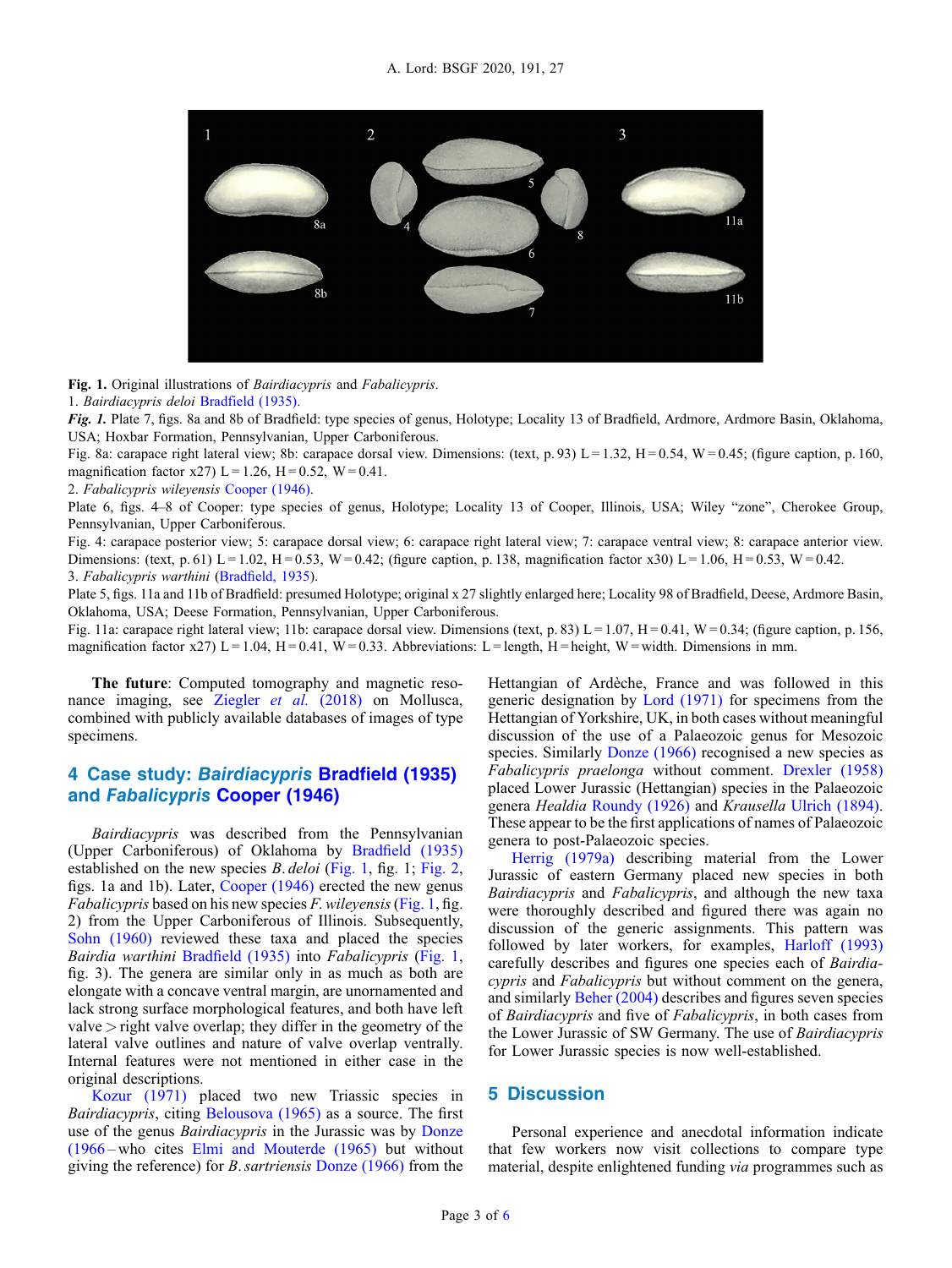<span id="page-3-0"></span>

#### Fig. 2. 1a, b. Bairdiacypris deloi Bradfi[eld \(1935\).](#page-4-0)

USNM 307374 Carapace (converted to fluorite); topotype of type species of Bairdiacypris [Bradfield \(1935\);](#page-4-0) Locality 13 of Bradfield, south edge Ardmore, Carter County, Oklahoma, USA ([Sohn, 1960,](#page-5-0) p. 57).

1a. Carapace right lateral view, stereopair;  $L = 0.66$  mm, H = 0.26 mm. 1b. Carapace antero-ventral detail; width 0.48 mm.

2a, b. Fabalicypris warthini [\(Bradfield, 1935](#page-4-0)) USNM 307375 Carapace; Locality Carter County, Oklahoma, USA ([Sohn, 1960,](#page-5-0) p. 64).

2a. Carapace right lateral view, stereopair;  $L = 0.98$  mm,  $H = 0.42$  mm; note strong LV dorsal margin overhang and LV ventral margin extension or "step".

2b. Carapace anterior to show ventral margin "step".

3. Fabalicypris warthini [\(Bradfield, 1935\)](#page-4-0) USNM 307376 Carapace, left lateral view;  $L = 0.92$  mm,  $H = 0.42$  mm; Locality as Figure 2.

4. Fabalicypris warthini ([Bradfield, 1935\)](#page-4-0) USNM 307377 RV, internal lateral view of anterior to show width of marginal zone and vestibule;  $H = 0.39$  mm; Locality as Figure 2.

SYNTHESYS, or request loan or comparative material, or SEM images from colleagues, and are therefore relying on published images. In this respect the demise of the pioneering A Stereo-Atlas of Ostracod Shells is particularly unfortunate but subscription income no longer supported its publication.

The example of Bairdiacypris and Fabalicypris demonstrates the difficulties involved with taxonomy based on fossil material. There are numerous cases. It seems unlikely that "Bythocypris" from the Jurassic is biologically close or related to the living genus Bythocypris [Brady \(1880\)](#page-4-0), despite similar carapace characteristics, because of the  $190$  Ma  $+$  time interval involved; some examples: Lower Jurassic: south-west Germany [\(Drexler, 1958](#page-4-0)), eastern Germany [\(Herrig, 1979b\)](#page-4-0), south west Germany ([Harloff, 1993](#page-4-0)), south Germany-western Austria ([Harloff and Jäger, 1994\)](#page-4-0), south Germany-north Switzerland ([Beher, 2004\)](#page-4-0), Hungary ([Monostori, 2008\)](#page-5-0), Argentina ([Ballent, 1987](#page-4-0)); Middle Jurassic: southern Tunisia ([Mette, 1995\)](#page-5-0), India ([Khosla](#page-5-0) et al., 2009), Argentina ([Ballent,](#page-4-0) [1991](#page-4-0)). A parallel but different example concerns the genus Xestoleberis [Sars \(1866\)](#page-5-0), described from living material and with a fossil record from the mid Cretaceous (c. 95 Ma) ([Slipper 2009a,](#page-5-0) p. 353), with an unornamented "bean" carapace but with a characteristic antero-dorsal scar called the Xestoleberis-spot present in both living and fossil species, which provides a more convincing case for genus longevity.

In principle there is no reason why a genus-level taxon should not have survived from the Palaeozoic, through the catastrophic Permian extinction event, and be represented in the Mesozoic by successor species. Above it is argued here that the long time intervals involved militate against this happening in nature, but the real problem, discussed above, is reliable comparative taxonomy.

Most workers looking at a fossil assemblage consciously or unconsciously refer to literature relating to the relevant timeframe for taxonomic precedent or inspiration and use taxa previously recognized, which is a comfortable and comforting procedure but may not advance science. Isobythocypris [Apostolescu \(1959\)](#page-4-0) described from Early Jurassic sediments of the Paris Basin is a reasonably consistently recognised genus that appears to be restricted to the late Triassic-Early Jurassic, but what are its ancestors and descendents? Few workers now look at samples vertically (to use a wine tasting analogy), i.e. looking at genera and their included species over extended timescales, yet this is essential to understand evolutionary patterns and hopefully process – what are "real" clades and can we ever get close to them with most fossil material?

Two further examples of problematic genus names follow, in the first case a Palaeozoic taxon applied to post-Palaeozoic material, and in the second a Mesozoic taxon confusingly similar to other Palaeozoic and Mesozoic genera:

- 1 Krausella [Ulrich \(1894\)](#page-5-0) (Lower Silurian, Minnesota), a name used by both [Drexler \(1958\)](#page-4-0) and [Apostolescu \(1959\)](#page-4-0) but no longer recognized in the Lower Jurassic.
- 2 Pontocyprella Mandelstam, 1955 (in [Luebimova 1955](#page-5-0)) (type species Bairdia harrisiana Jones; Cretaceous). Confusingly the genus is attributed to Mandelstam in the publication but the only species actually described is P. aureola [Luebimova \(1955\)](#page-5-0) from the Callovian-Oxfordian; some Pontocyprella are very similar to Palaeozoic Fabalicypris, e.g. P. harrisiana figured in [Slipper \(2009b](#page-5-0), Pl.1, fig. 15) and to Isobythocypris.

Taking a broader perspective, "taxonomic harmonisation" is a term recently applied to a practical approach to consistent species identification, particularly in the context of ostracod distributional databases applied to climate reconstruction (Horne et al.[, 2011a,](#page-4-0) b), especially in circumstances where it may be difficult to conclusively demonstrate conspecificity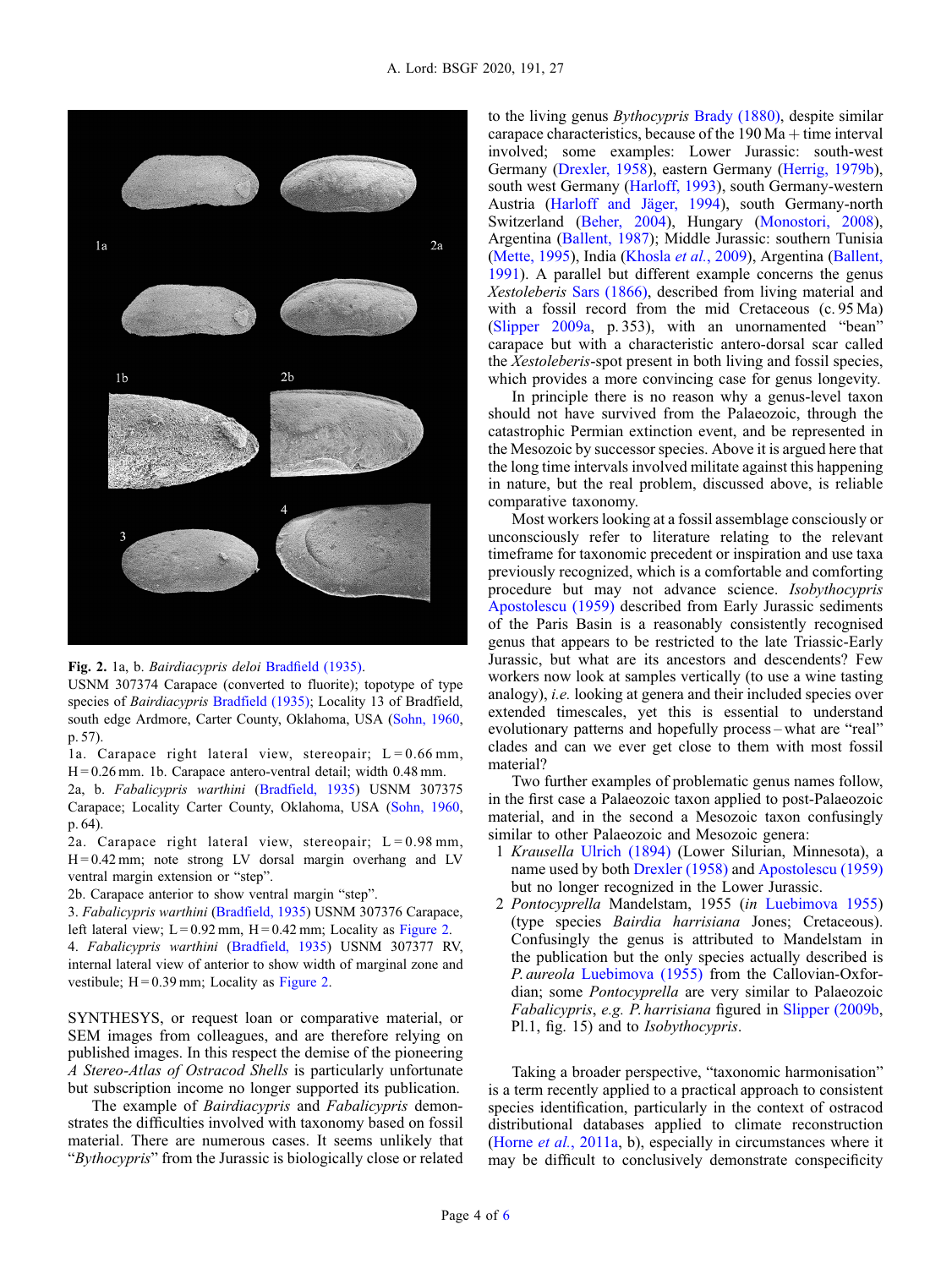<span id="page-4-0"></span>between specimens from different regions. Danielopol et al. (2015) develop this idea, introducing the term "consensus species" and using the expression "a heuristic solution". The word "heuristic" has two meanings (Oxford English Dictionary): 1. enabling a person to discover or learn something for themselves, and 2. (IT) reaching a solution by trial and error or rules that are loosely defined. Definition 2. is applicable but I am also attracted by Definition 1. In contrast, Wikipedia defines "heueristic" as: "any approach to problem solving or selfdiscovery that employs a practical method that is not guaranteed to be optimal, perfect or rational, but instead sufficient for reaching an immediate goal". For the palaeontologist, the solution to achievable consistency in ostracod species definition lies in modern imaging and image storage and handling technologies combined with a careful but pragmatic (heuristic) approach to identification and taxonomy in a time context.

# 6 Conclusions

The problems of consistently identifying fossil species, in this case ostracods, is discussed in terms of them being morphospecies which may or may not have had biological reality. It is worth reminding ourselves of the comment of Pante et al. [\(2015](#page-5-0), p. 527) discussing living species: "described taxa are not facts, but testable hypotheses".

In a generation we have moved from subjective drawings and usually poor quality light micrograph illustrations of living and fossil ostracod species to the vast potential of digital imaging, analysis, manipulation and storage. There is therefore no excuse for poor or minimal illustration of any figured species, but especially those described as new. Publications with species lists but no illustrations are of very limited value. Image capture, storage, manipulation and comparison technologies improve at an ever increasing rate and provide the support for a careful, consistent but pragmatic approach to species description and identification, in a time context, and thereby to enhanced applications.

Acknowledgements. The late I.G. Sohn (U.S. Geological Survey) is gratefully acknowledged for facilitating the loan of U.S. National Museum material. Claudia Franz and Gunnar Riedel (Frankfurt) are thanked for technical assistance. I am grateful to Dan Danielopol for stimulating me to think about these matters and to Cristina Cabral, Marie-Béatrice Forel and Simone Nunes Brandão for helpful discussion. David Horne read a draft version and provided many sage comments. Helpful reviews by Dan Danielopol and David Siveter are gratefully acknowledged. Images from Bradfield (1935) are reproduced with kind permission of the Paleontological Research Institution, Ithaca, USA.

### **References**

- Apostolescu V. 1959. Ostracodes du Lias du Basin de Paris. Revue de l'Institut Français du Pétroles et Annales des Conbustibles Liquides 14: 795–826.
- Ballent SC. 1987. Bioestratigrafia y edad de las microfaunas del Jurasico Inferior de Argentina. IV Congreso Latinamericano de Paleontologia, Bolivia 1: 331–342.
- Ballent SC. 1991. Ostracodos del Jurasico Medio (Limite Aaleniano-Bayociano) en la Provincia del Neuquen, centro-oeste de Argentina. Revista Española de Micropaleontologia 23(3): 21–56.
- Beher E. 2004. Ostracodenfauna und Biostratigraphie im Ober-Sinemurium von Süddeutschland und der Nordschweiz. Stuttgarter Beiträge zur Naturkunde B 349: 1–171.
- Belousova ZD. 1965. Tip Arthropoda, Klass Crustacea, Podclass Ostracoda. Trudy Paleontologicheskogo Instituta, Akademia Nauk, SSSR 108: 254–265.
- Benson RH. 1964. Recent cytheracean ostracodes from the McMurdo Sound and the Ross Sea, Antarctica. University of Kansas Paleontological Contributions Article 6: 1–36.
- Bradfield HH. 1935. Pennsylvanian Ostracoda of the Ardmore Basin, Oklahoma. Bulletins of American Paleontology 22(73): 1–173.
- Brady GS. 1880. Report on the Ostracoda dredged by H.M.S. Challenger during the years 1873–1876. Report on the scientific results of the voyage of H.M.S. Challenger during the years 1873– 1876. Zoology 1(3): 1–184.
- Cooper CL. 1946. Pennsylvanian Ostracodes of Illinois. Bulletin of the Illinois Geological Survey 70: 1–177.
- Danielopol DL, Pinto RL, Gross M, Pereira J da S, Riedl N. 2014. On the evolutionary biology of Elpidium ostracods (Limnocytheridae, Timiriaseviinae): a proposal for pluridisciplinary studies. Geo-Eco-Marina 20: 87–129.
- Danielopol DL, Namiotko T, Grafenstein U von, Fuhrmann R, Decrouy L, Gross M, et al. 2015. The implementation of taxonomic harmonisation for Candoninae (Ostracoda, Cypridoidea): a heueristic solution for Fabaeformiscandona tricicatricosa (Diebel and Pietrzeniuk). Geo-Eco-Marina 21: 111–158.
- Donze P. 1966. Ostracodes de l'Hettangien entre Aubenas et Privas (Ardèche). Travaux des Laboratoires de Géologie de la Faculte des Sciences de Lyon NS, 13: 121–139.
- Drexler E. 1958. Foraminiferen und Ostracoden aus dem Lias a von Siebeldingen/Pfalz. Geologisches Jahrbuch 75: 475–554.
- Elmi S, Mouterde R. 1965. Cited by Donze (1966) without details.
- Forel M-B, Grădinaru E. 2018. First report of ostracods (Crustacea) associated with Bithynian (Anisian, Middle Triassic) Tubiphytesmicrobial reef in the North Dobrogean Orogen (Romania). Papers in Palaeontology 1–34. <https://doi.org/10.1002/spp2.1103>.
- Gitter F, Gross M, Piller WE. 2015. Sub-decadal resolution in sediments of Late Miocene Lake Pannon reveals speciation of Cyprideis (Crustacea, Ostracoda). PloS ONE 10(4): e0109360. [https://doi.org/10.1371/journal.pone.0109360.](https://doi.org/10.1371/journal.pone.0109360)
- Harloff J. 1993. Ostracoden des Unter-Pliensbachiums in Baden-Württemberg. Stuttgarter Beiträge zur Naturkunde B 191: 1–214.
- Harloff J, Jäger R. 1994. Ostracoden aus dem Lias der Kalkalpen Bayerns und Nordtirols. Stuttgarter Beiträge zur Naturkunde B 205: 1–63.
- Herrig E. 1979a. Ostrakoden aus dem Lias von Thüringen: Die Gattung Bairdia (Teil II), Fabalicypris und Bairdiacypris. Zeitschrift für Geologische Wissenschaften 7: 763–782.
- Herrig E. 1979b. Weitere glattschalige Ostrakoden aus dem Lias von Thüringen. Zeitschrift für Geologische Wissenschaften 7: 1343– 1361.
- Holmes JA, Chivas AR, eds. 2002. The Ostracoda. Applications in Quaternary Research. Geophysical Monograph 131: viii  $+1-313$ . American Geophysical Union.
- Horne DJ. 2002. Ostracod biostratigraphy and palaeoecology of the Purbeck Limestone Group in Southern England. Special Papers in Palaeontology 68: 1–18.
- Horne DJ, Cohen A, Martens K. 2002. In: Holmes JA, Chivas AR, eds. Taxonomy, morphology and biology of quaternary and living Ostracoda, pp. 5–36.
- Horne DJ, Bunbury J, Whittaker JE. 2011a. Taxonomic harmonisation and calibration of nonmarine ostracods for palaeoclimate applications: the case of Candona acutula Delorme, 1967. Joannea Geologie und Paläontologie 11: 76–79.